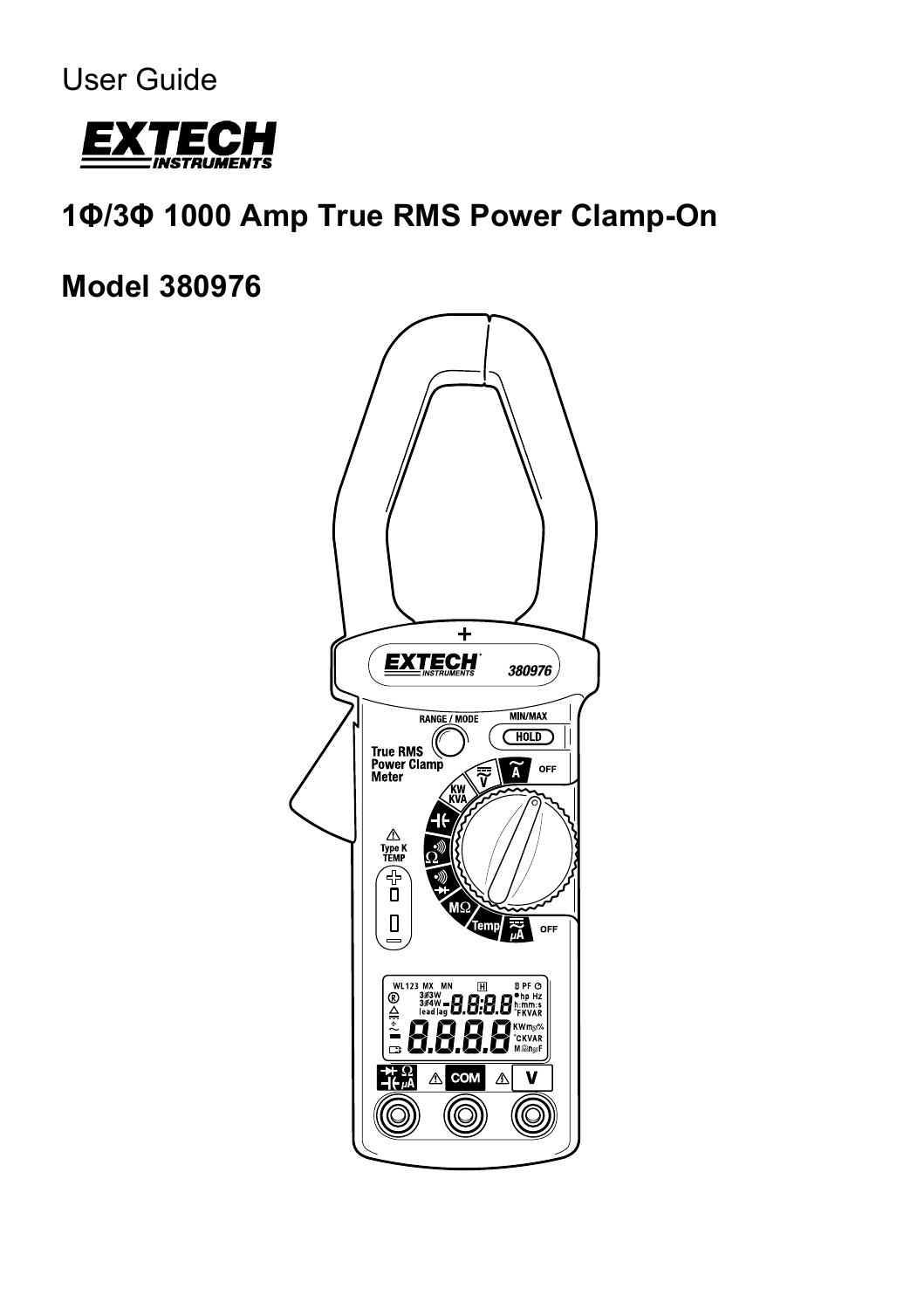## *Introduction*

Congratulations on your purchase of the Extech 380976 Power Clamp-On Meter. This device measures 1Φ/3Φ Power (True, Apparent, and Reactive), Horsepower, Phase Angle, True RMS Current/Voltage, Resistance, Capacitance, Frequency, & Temperature. Power measurements can be achieved on 3- or 4-wire configurations. Please read the entire manual to get the most from the meter's wide array of capabilities. This meter is shipped fully tested and calibrated and, with proper use, will provide years of reliable service.

## *Table of Contents*

| 3Ф 3-Wire KW, HP, KVA, KVAR, Power Factor & Phase Angle Measurement7              |
|-----------------------------------------------------------------------------------|
| 30 4-Wire KW, HP, KVA, KVAR, Power Factor & Phase Angle Measurement 10            |
|                                                                                   |
|                                                                                   |
|                                                                                   |
|                                                                                   |
|                                                                                   |
|                                                                                   |
|                                                                                   |
|                                                                                   |
| Calibration, Repair, and Technical Support Services  Error! Bookmark not defined. |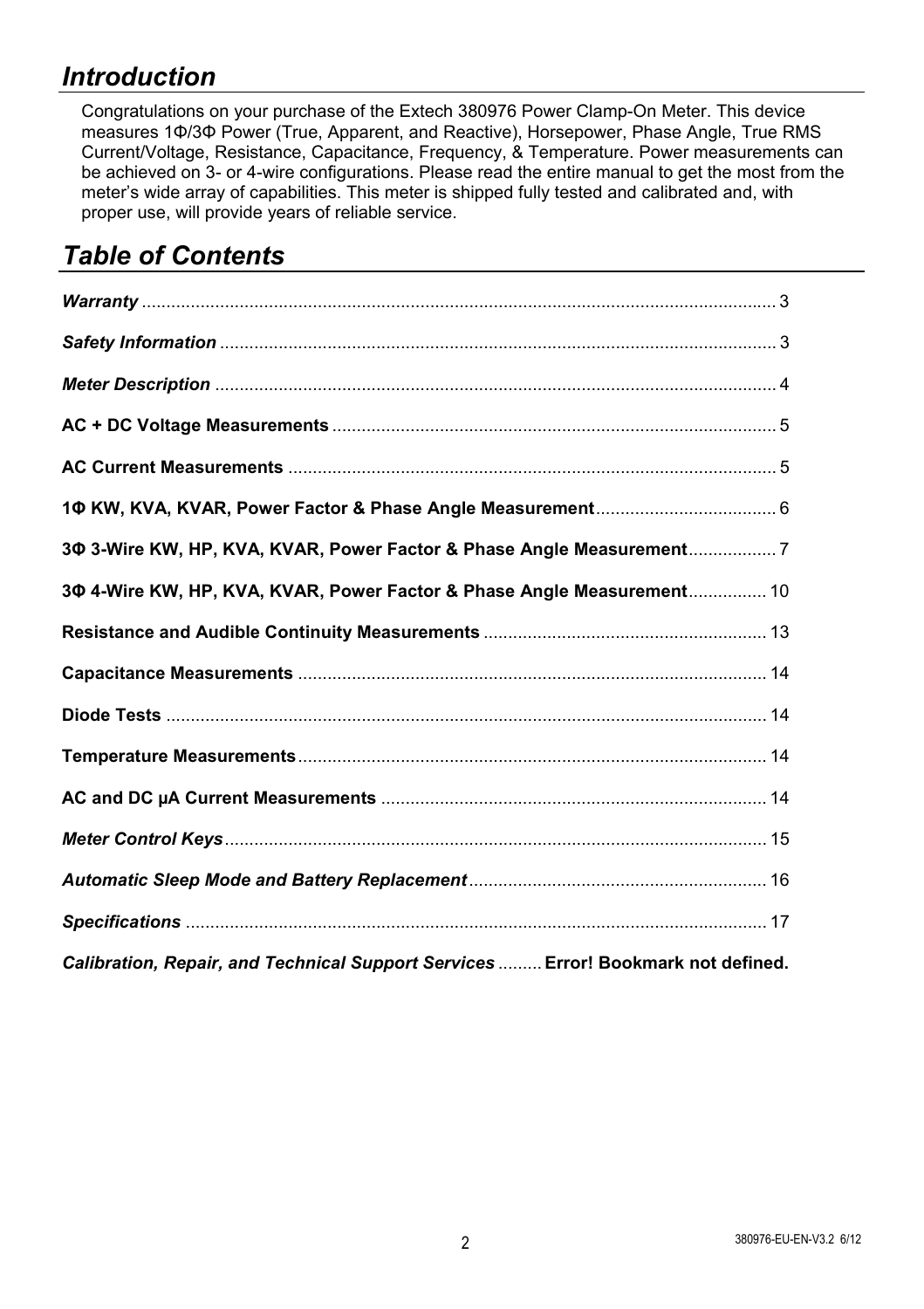## *Warranty*

*EXTECH INSTRUMENTS CORPORATION warrants this instrument to be free of defects in parts and workmanship for one year from date of shipment (a six month limited warranty applies to sensors and cables). If it should become necessary to return the instrument for service during or beyond the warranty period, contact the Customer Service Department at (781) 890-7440 ext. 210 for authorization or visit our website www.extech.com for contact information. A Return Authorization (RA) number must be issued before any product is returned to Extech. The sender is responsible for shipping charges, freight, insurance and proper packaging to prevent damage in transit. This warranty does not apply to defects resulting from action of the user such as misuse, improper wiring, operation outside of specification, improper maintenance or repair, or unauthorized modification. Extech specifically disclaims any implied warranties or merchantability or fitness for a specific purpose and will not be liable for any direct, indirect, incidental or consequential damages. Extech's total liability is limited to repair or replacement of the product. The warranty set forth above is inclusive and no other warranty, whether written or oral, is expressed or implied.* 

## *Safety Information*

- Read the following safety information carefully before attempting to operate or service the meter.
- To avoid damage to the instrument do not exceed the maximum input limits shown in the technical specifications.
- Do not use the meter or test leads if they appear damaged.
- Use extreme caution when working around bare conductors or bus bars. Accidental contact with the conductor could result in electric shock.
- Use the meter only as specified in this manual; otherwise, the protection provided by the meter may be impaired.
- Read the operating instructions before use and follow all safety information.
- Use caution when working with voltages above 60VDC or 30VAC RMS. Such voltages represent a shock hazard.
- Before taking resistance measurements or testing continuity, disconnect the circuit under test from the main power supply and remove all loads from the circuit.

## *Safety symbols*



Caution! Refer to this manual before using the meter.



Dangerous voltages.



Meter is protected throughout by double insulation or reinforced insulation.

**When servicing, use only specified replacement parts.**



Complies with EN-61010-1, IEC 1010-2-32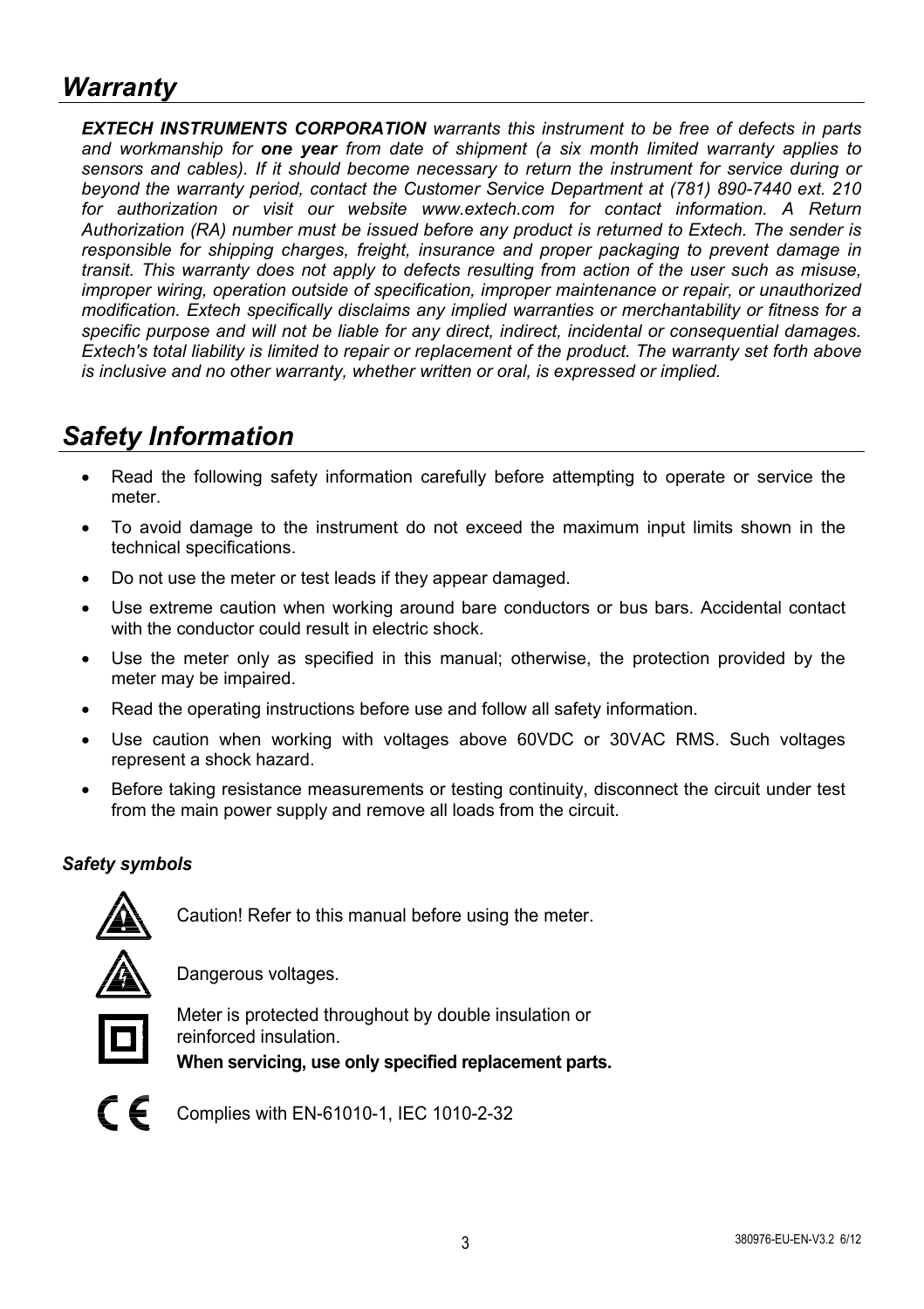## *Meter Description*

- 1. Transformer Jaws
- 2. Jaw opening trigger
- 3. Data Hold & MX/MN button
- 4. Function Selector
- 5. Range button
- 6. Temperature input jack
- 7. LCD Display
- 8. **'COM'** input jack
- 9. '**V**' input jack
- 10. **11** Ω → μA input jack

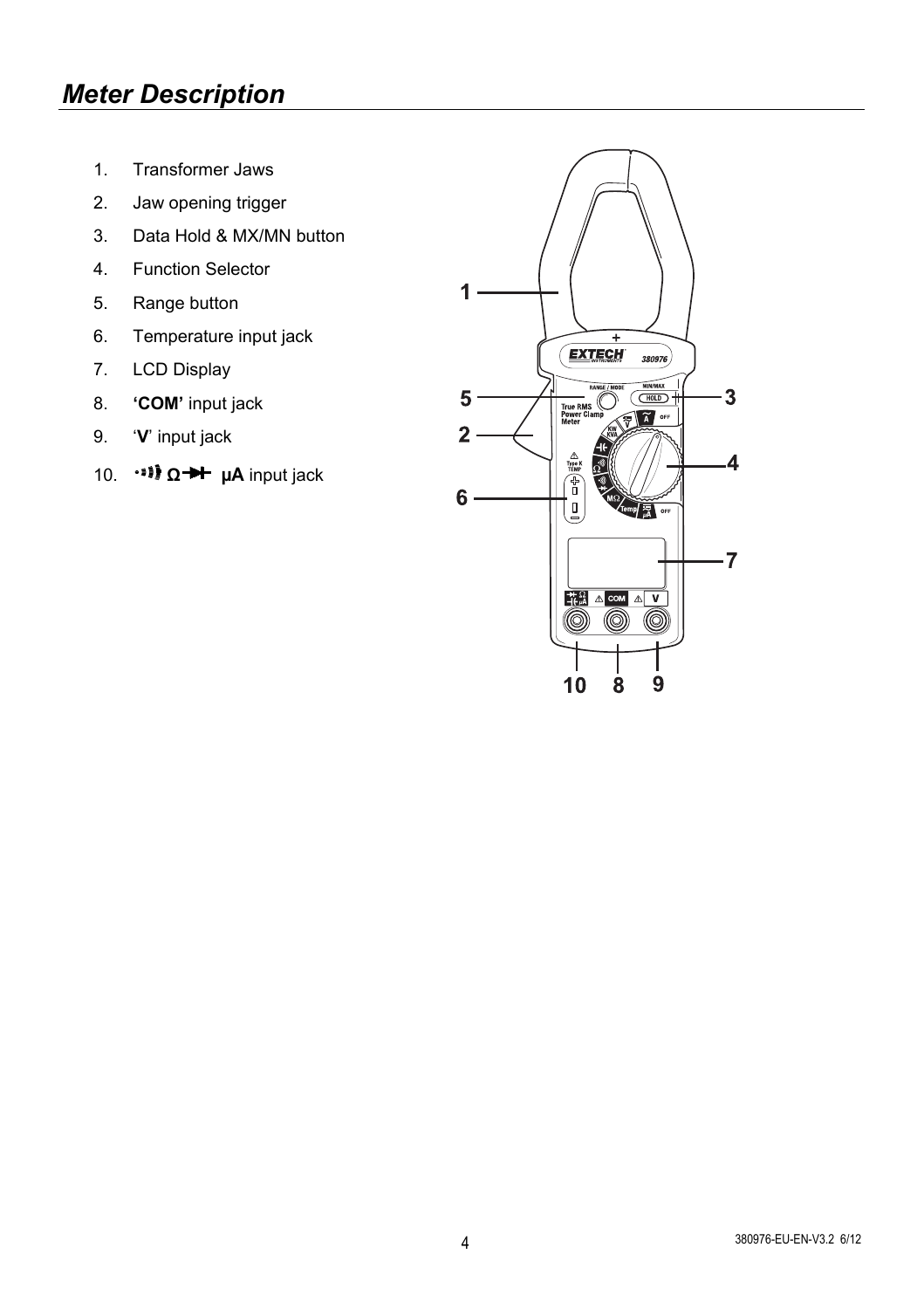#### **AC + DC Voltage Measurements**

#### **WARNING**

The maximum input is 600V. Do no attempt voltage measurements above this limit. Exceeding this limit could cause electrical shock and damage to the meter.

- 1. Set the rotary switch to the  $\overline{2}$  V' position.
- 2. Insert the test leads into the meter's input jacks. (Black to 'COM' and Red to 'V')
- 3. Connect the test leads to the measured circuit.
- 4. The meter will automatically detect and display AC or DC voltage. The meter will also automatically select the appropriate range.
- 5. Read the voltage (main display) and frequency (upper, smaller display digits) on the LCD.



**NOTE:** The sensitivity for Automatic AC/DC Voltage detection is 1V. Voltage below 1V may indicate DC.

**NOTE:** The sensitivity for voltage measurements is 1.2V and the frequency range is 40Hz to 1 KHz. If the frequency is less than 40Hz the LCD may display 'Hz'.

#### **AC Current Measurements**

- 1. Set the rotary switch to the "~A" position.
- 2. Press the Trigger to open the jaw.
- 3. Fully enclose the conductor that is being measured in the jaw. No gap should exist between the two jaw halves. The conductor under test must be a single wire; if there are multiple wires in a cable the conductor must first be isolated (see diagram below).
- 4. The meter selects the range automatically.
- 5. Read the measured current (main display) and frequency (upper display) on the LCD.

**NOTE:** The sensitivity for current measurements is 6A and the frequency range is 40Hz to 400Hz. If the frequency is less than 40Hz the LCD may display 'Hz'.

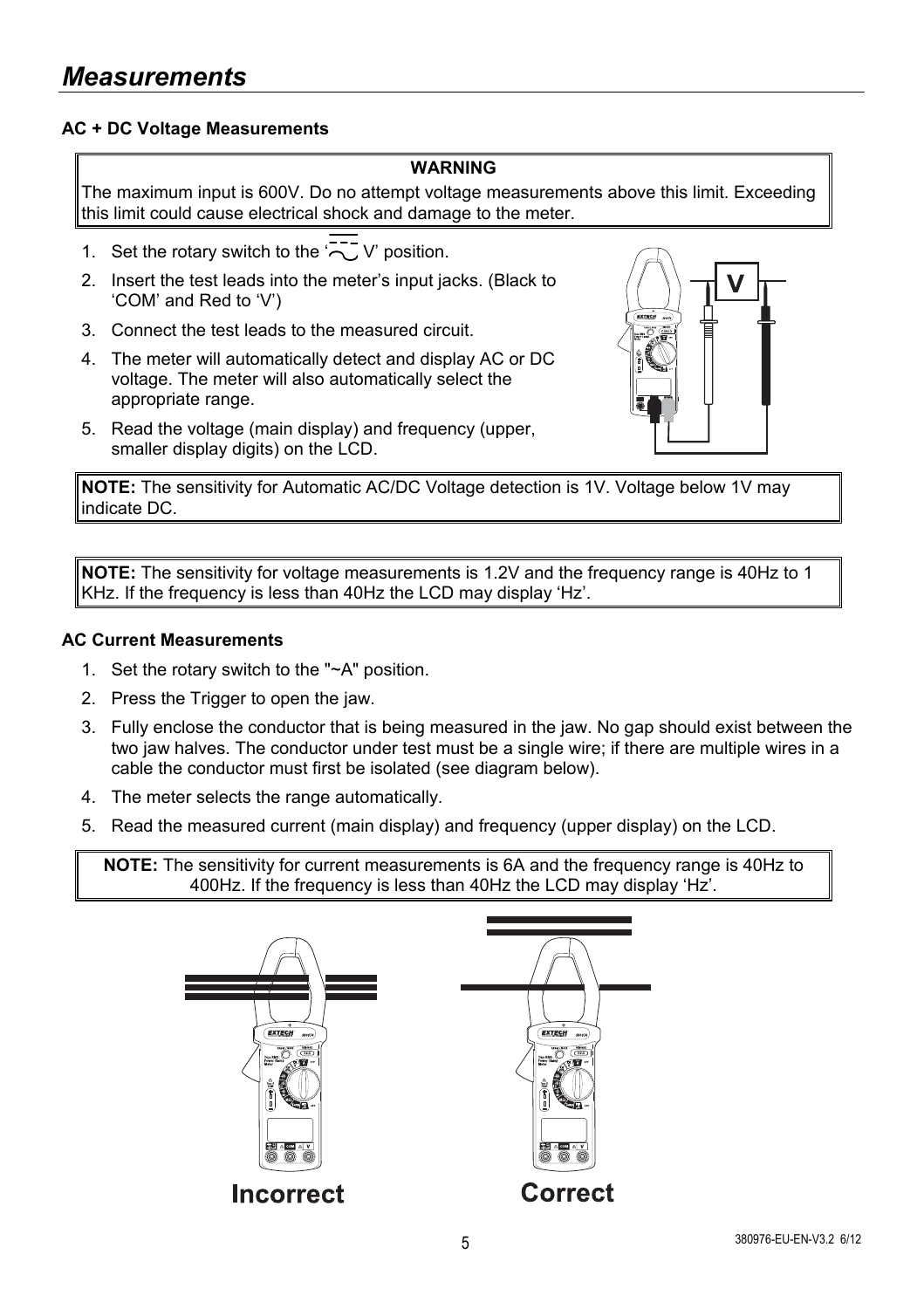## **1Φ KW, KVA, KVAR, Power Factor & Phase Angle Measurement**

- 1. Set the rotary switch to the 'KW/KVA' position.
- 2. Insert the test leads to the meter as follows: Black to 'COM' and Red to 'V'.
- 3. Connect the black lead to the neutral line.
- 4. Connect the red lead to the power line and clamp onto the same lead to which the red lead is connected.
- 5. The meter selects the best range automatically.
- 6. Select the desired display combination using the RANGE key. Press RANGE to scroll through the following combination displays:
	- kW and HP (horsepower)
	- kW and PF (power factor)
	- **KW** and KVAR (reactive power)
	- KVA and phase angle  $(\theta)$
	- $V$  and  $A$

Note that **LEAD** and **LAG** icons are also displayed on the LCD to inform the user that the voltage is leading or lagging the current with regard to phase.

**Note:** Allow 2 seconds after each RANGE key press for the meter to update the display.

1 HP = 746 Watts  $PF = \frac{KW}{KVA} = \cos\theta$ KVA (Apparent Power) =  $(V^*A) / 1000$ 

KVAR (Reactive Power) =  $\sqrt{(KVA)^2 - (KW)^2}$  = KVA  $*$  sin  $\theta$ 

#### **NOTES**

- 1. The '+' sign printed on the meter must face the power source for best accuracy.
- 2. If the device under test is a switching mode power supply, the KW, PF, and Phase angle measurements may not be accurate.

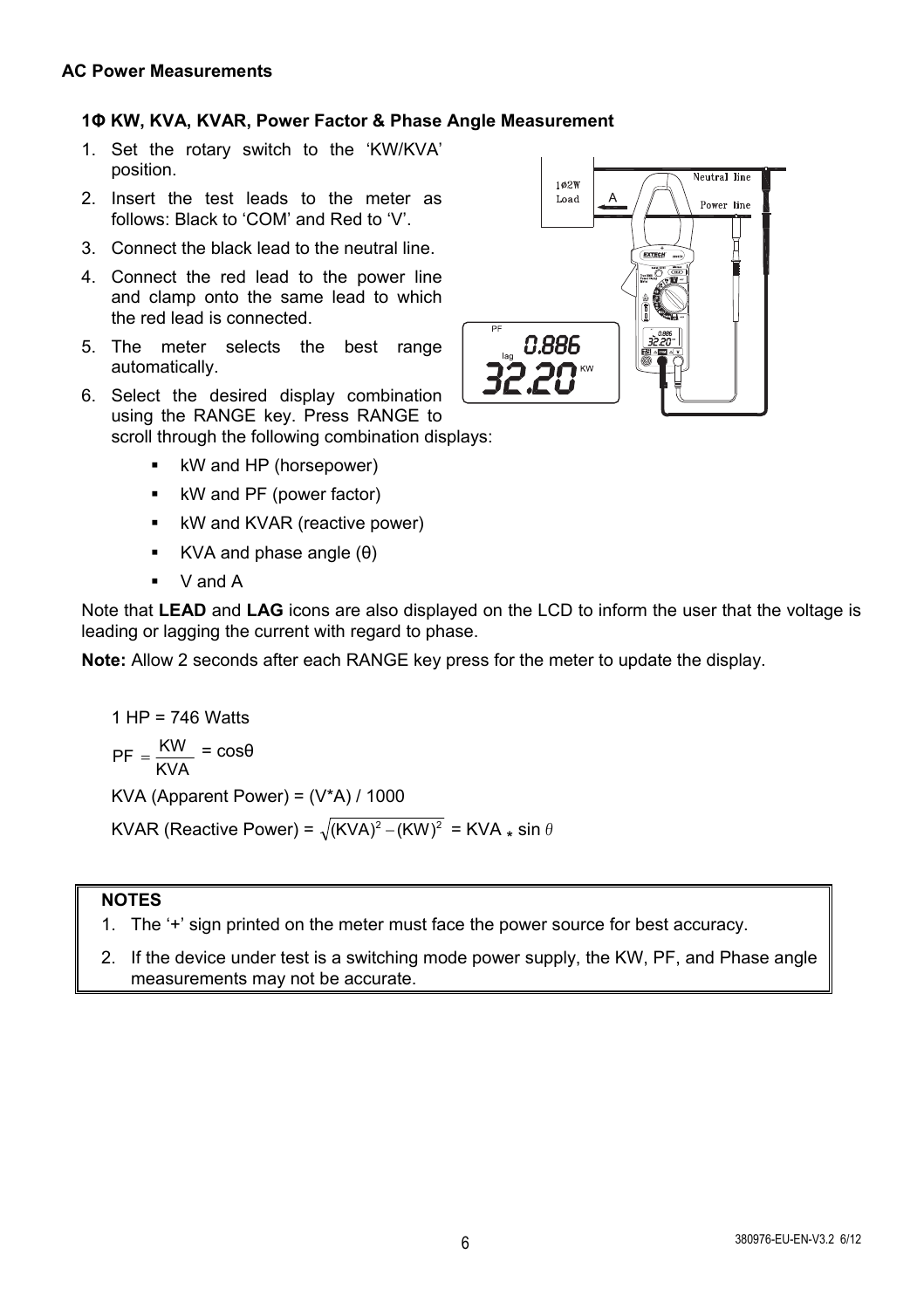#### **3Φ 3-Wire KW, HP, KVA, KVAR, Power Factor & Phase Angle Measurement**

- 1. First, measure  $W_{RS(112)}$  (refer to the diagram below).
	- a. Set the rotary switch to the " $\frac{1}{2}$  V".
	- b. Press and hold the "**HOLD**" key while setting the rotary switch to "KW/KVA", the 3<sub>0</sub>3W and  $W<sub>L12</sub>$  symbols will appear.
	- c. Insert the test leads into the jacks.
	- d. Select a phase (e.g. S or L2) as COM and connect the test probe of the COM (black) terminal to that phase (e.g. S or L2).
	- e. Connect the test probe of V (red) terminal to the second phase (e.g. R or L1).
	- f. Clamp the same phase as step e. (e.g. R or L1).
	- g. The power clamp will automatically select the proper range.
	- h. Wait until the reading is stable (about 6 seconds). Press the "**HOLD**" key to store the measured value. The  $W_{123}$  symbol will appear.





- 2. Second, measure  $W_{TS(L3L2)}$  (refer to the diagram that follows the steps below).
	- a. Disconnect the test probe from the phase where the jaw clamp was set in the previous measurement.
	- b. Connect the test probe to the third phase (e.g. T or L3).
	- c. Clamp the third phase where test probe is connected to (e.g. T or L3)
	- d. The power clamp will automatically select the proper range.
	- e. Wait until the reading is stable (about 6 seconds) and then press the "**HOLD**" key to store the measured value.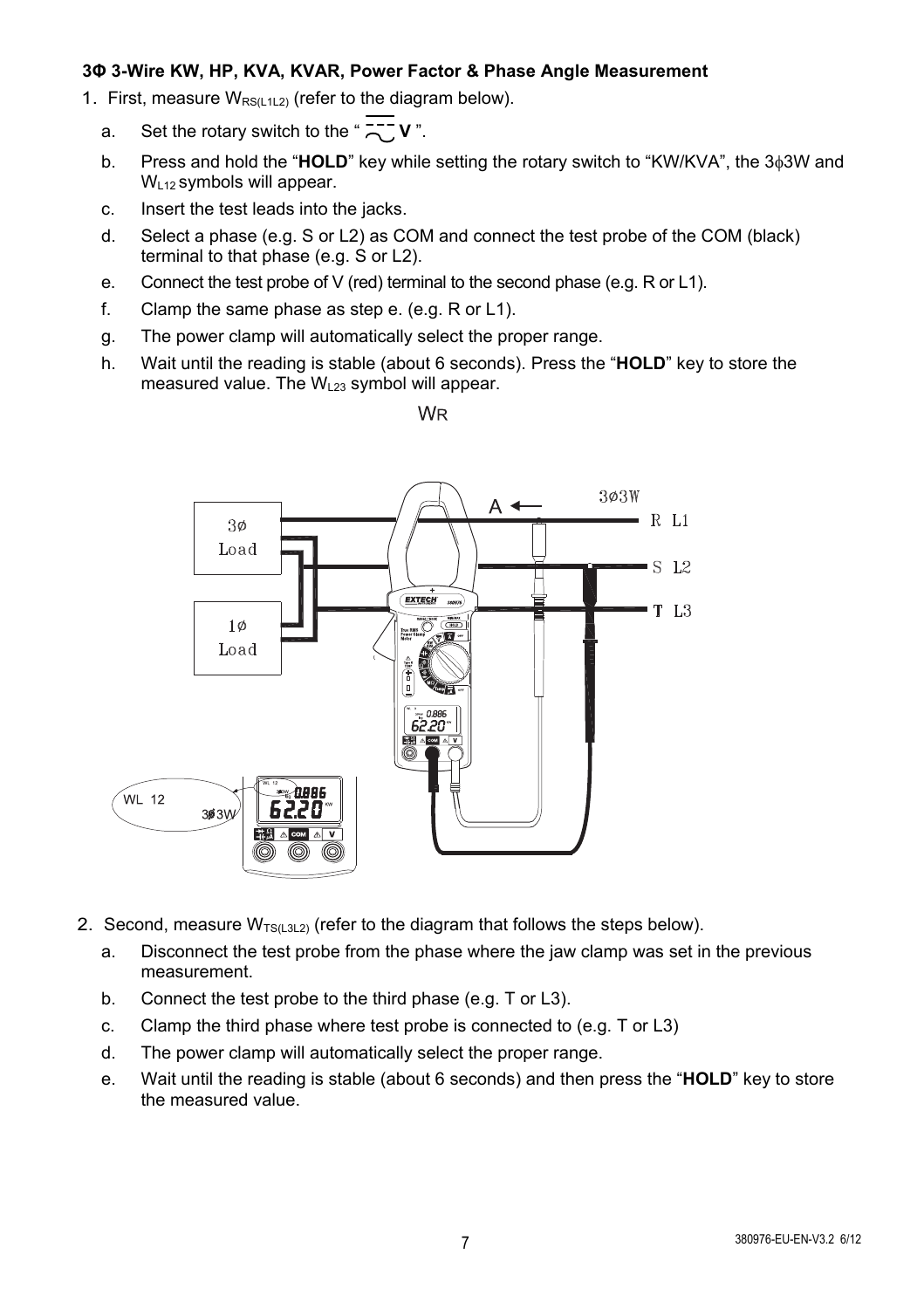

3. The power clamp will process these two sets of data  $(W<sub>L12</sub>, W<sub>L23</sub>)$ , and show the result on the LCD. The W<sub>123</sub> symbol will be shown to indicate  $3<sub>0</sub>3W$  power. The  $3<sub>0</sub>3W$  power (in watts) is stored in the meter memory.



- 4. To read a single data record, press the "HOLD" key to select desired  $W_{L12}$ ,  $W_{L23}$  or  $W_{L123}$ display then press the "RANGE" key to select **KW+HP (Horse Power), KW+PF (Power Factor), KW+KVAR, KVA+**θ**(Phase Angle) or A+V.**
- 5.  $W_{3,63W} = W_{RS(L1L2)} + W_{TS(L3L2)}$

$$
KVA3\phi 3W = \sqrt{K W^2 3\phi 3W + KVAR^2 3\phi 3W}
$$

$$
PF_{3\phi 3W} = \frac{KW_{3\phi 3W}}{KVA_{3\phi 3W}}
$$

6. Set the rotary switch to another position to exit this mode and clear the stored data.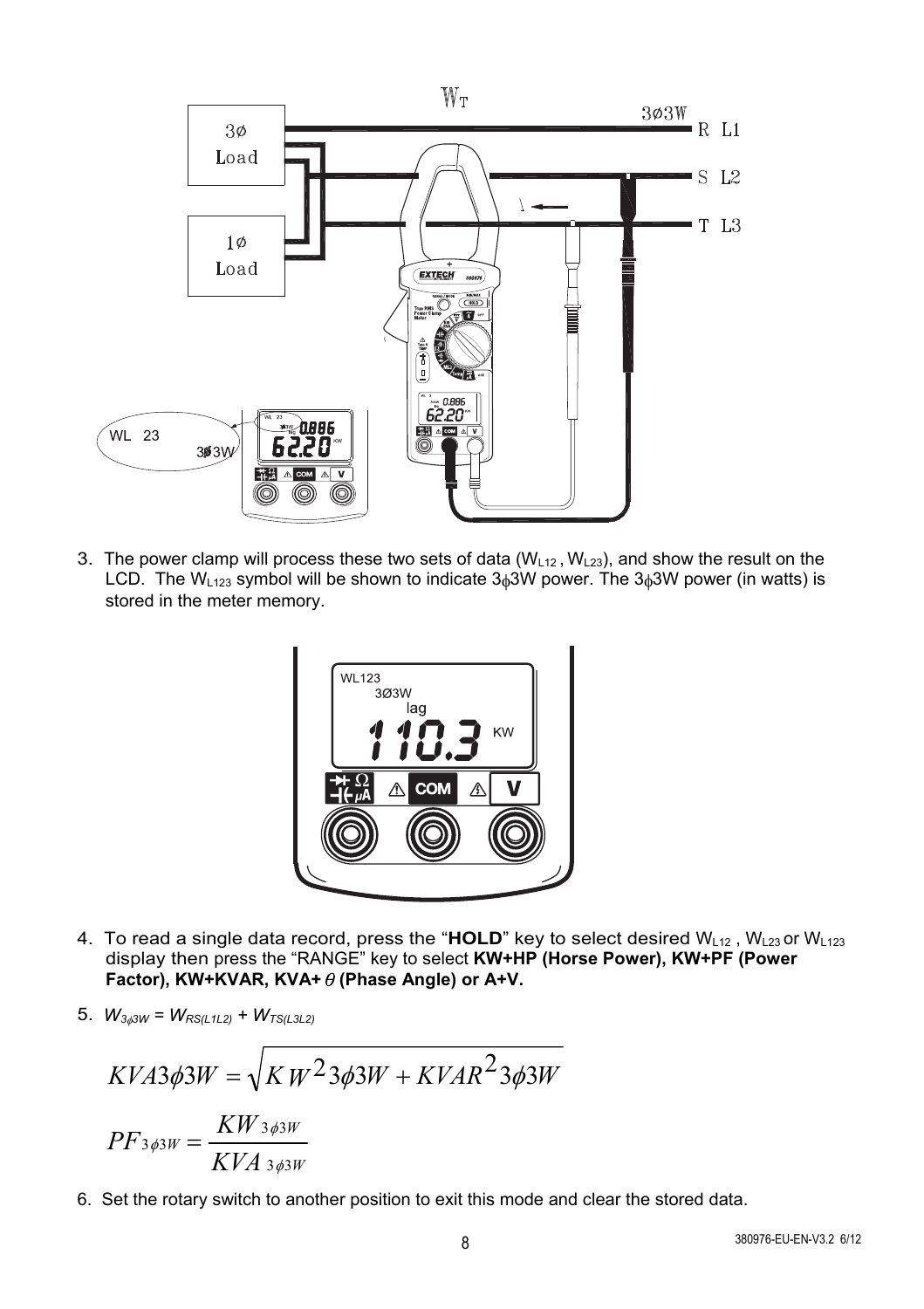#### **NOTE**

Once a phase is selected as COM, users can not change this selection in the subsequent measurement. For example, if S (or L2) phase is selected, S (or L2) phase is always connected to the COM during measurement of  $W_{RS}$  (or  $W_{112}$ ) and  $W_{TS}$  (or  $W_{L3L2}$ ) in 3 $_{\phi}$  3W unbalanced power.

## **NOTE**

- 1. The "+" sign printed on Panel must face the power source for accurate measurement.
- 2. If the device under test is a switching power supply, the meter KW, PF and  $\theta$ reading maybe incorrect.

#### **NOTE**

For  $3\phi$ 3W unbalanced power measurements, W<sub>RS</sub> or W<sub>TS</sub> could be negative.

Ensure that all connections are correct before accepting a reading as valid.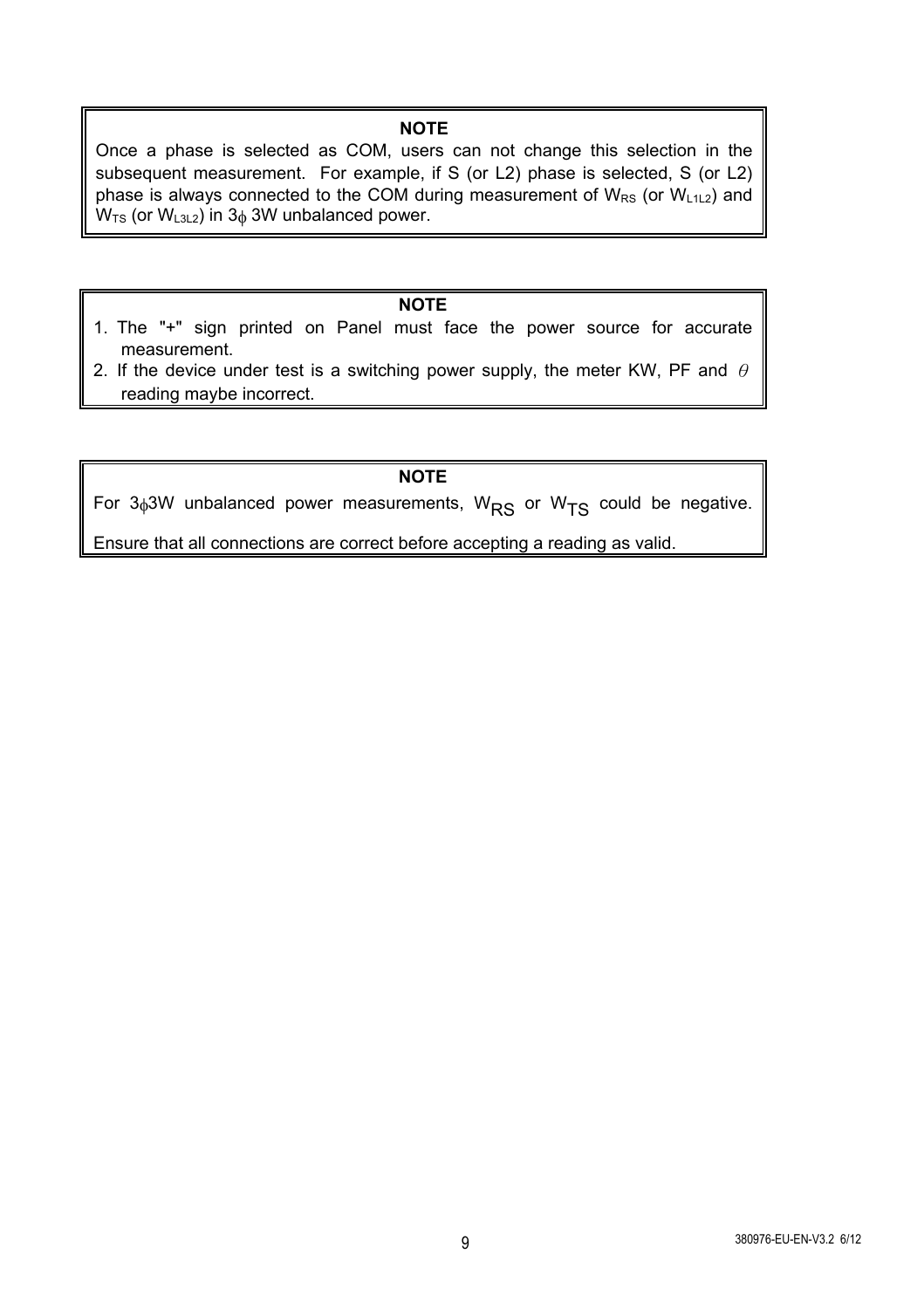#### **3Φ 4-Wire KW, HP, KVA, KVAR, Power Factor & Phase Angle Measurement**

- 1. First, measure  $W<sub>R(1,1)</sub>$  (refer to the diagram below).
	- a. Set the rotary switch to the " $\frac{2}{\sqrt{2}}$  **v** " position.
	- b. Press and hold the "**RANGE**" key while setting the rotary switch to the "KW/KVA" position, the  $3\phi4W$  and  $W_{L1}$  symbols should appear.
	- c. Insert the test leads into the input jacks.
	- d. Connect the neutral line to the COM (black) terminal.
	- e. Connect the test probe of the V (red) terminal to the first phase (e.g. R or L1).
	- f. Clamp on to the same phase (e.g. R or L1).
	- g. The power clamp meter will automatically select the proper range.
	- h. Wait until the reading is stable (about 6 seconds) and then press the "**HOLD**" key; the  $W_{11}$ symbol will clear and the W<sub>L2</sub> symbol will appear in order to instruct users to take the W<sub>S(L2)</sub> measurement.



- 2. Second, measure  $W_{S(1,2)}$  (refer to the diagram that follows the steps below)
	- a. Disconnect the test probe from the phase where the jaw was clamped in the previous measurement.
	- b. Connect the test probe of the V (red) terminal to the second phase (e.g. S or L2).
	- c. Clamp on to the phase where the test probe is connected (e.g. S or L2 phase)
	- d. The power clamp will automatically select proper range.
	- e. Wait until the reading is stable (about 6 seconds) and then press the "**HOLD**" key; the WL2 symbol will disappear. The W<sub>L3</sub> symbol will appear to instruct users to take the W<sub>T(L3)</sub> measurement.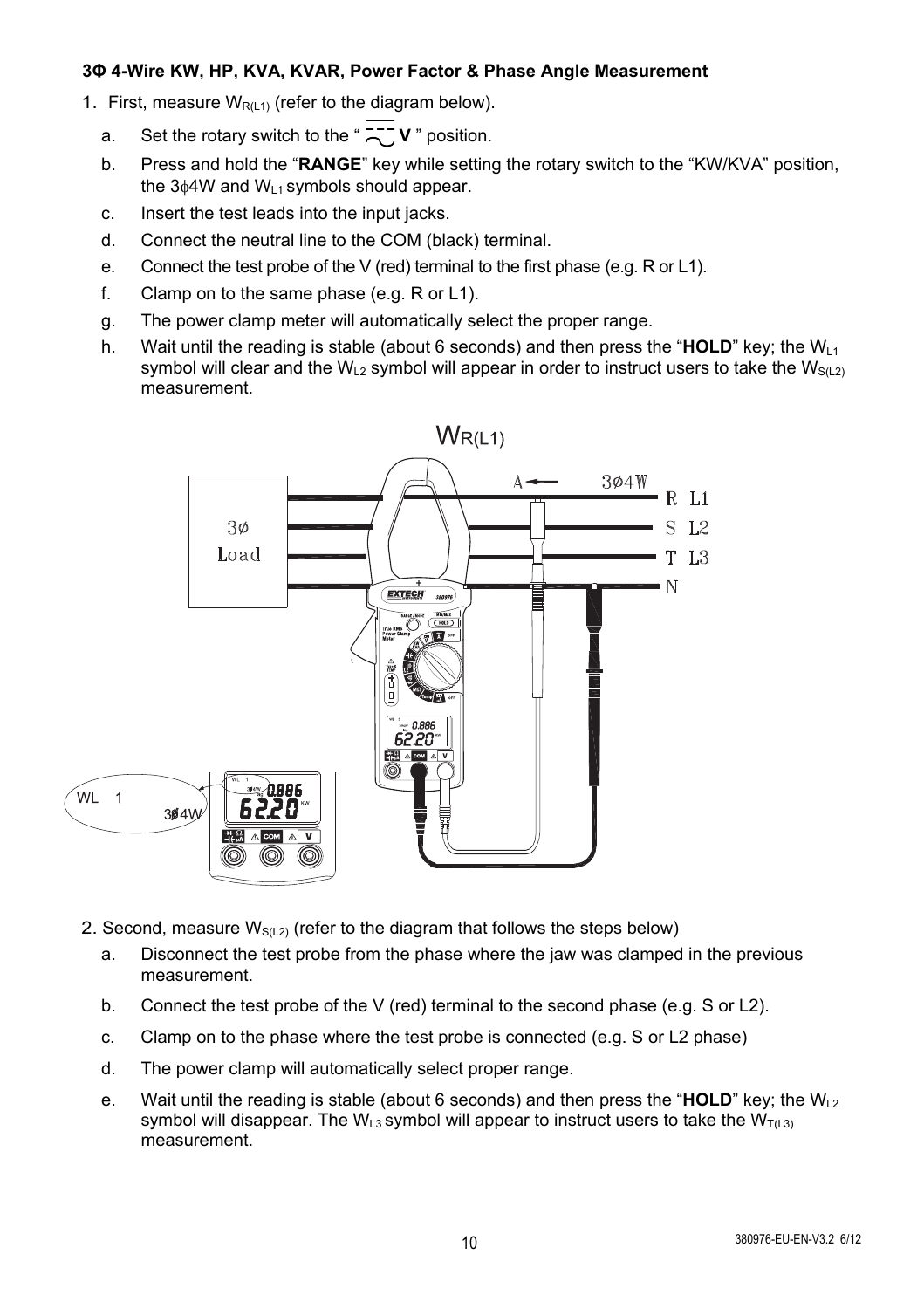

- 3. Third, measure  $W_{T(L3)}$  (refer to the diagram that follows the steps below)
	- a. Disconnect the test probe from the phase where the jaws were clamped in the previous measurement.
	- b. Connect the test probe of the V (red) terminal to the third phase (e.g. T or L3 phase).
	- c. Clamp the phase where the test probe is connected to (e.g. T or L3).
	- d. The power clamp will automatically select the proper range.
	- e. Wait until the reading is stable (about 6 seconds), and then press the "**HOLD**" key; The WL3 symbol will disappear.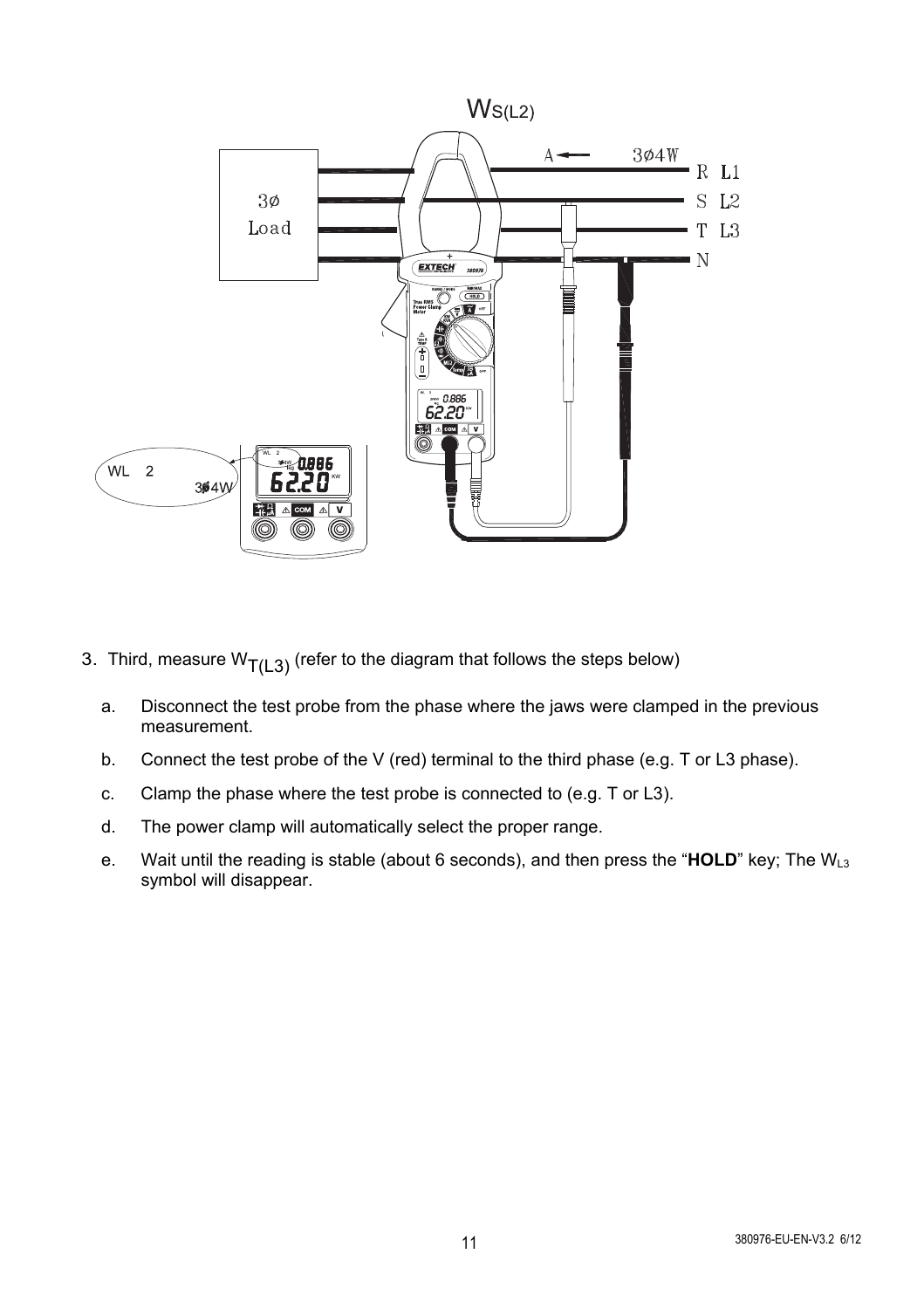

4. The power clamp will process these three sets of data  $(W_{L1}, W_{L2}, W_{L3})$  and show the result on the LCD. The WL<sub>123</sub> symbol will be shown to indicate the  $3<sub>0</sub>4W$  power (refer to diagram).

The 3<sup>4</sup>W power value in watts is now stored in the meter's memory.



5. To read a single data record, use the "**HOLD**" key to select WL1, WL2, WL3 or WL123 display then press the "RANGE" key to select **KW+HP (Horse Power), KW+PF (Power Factor),**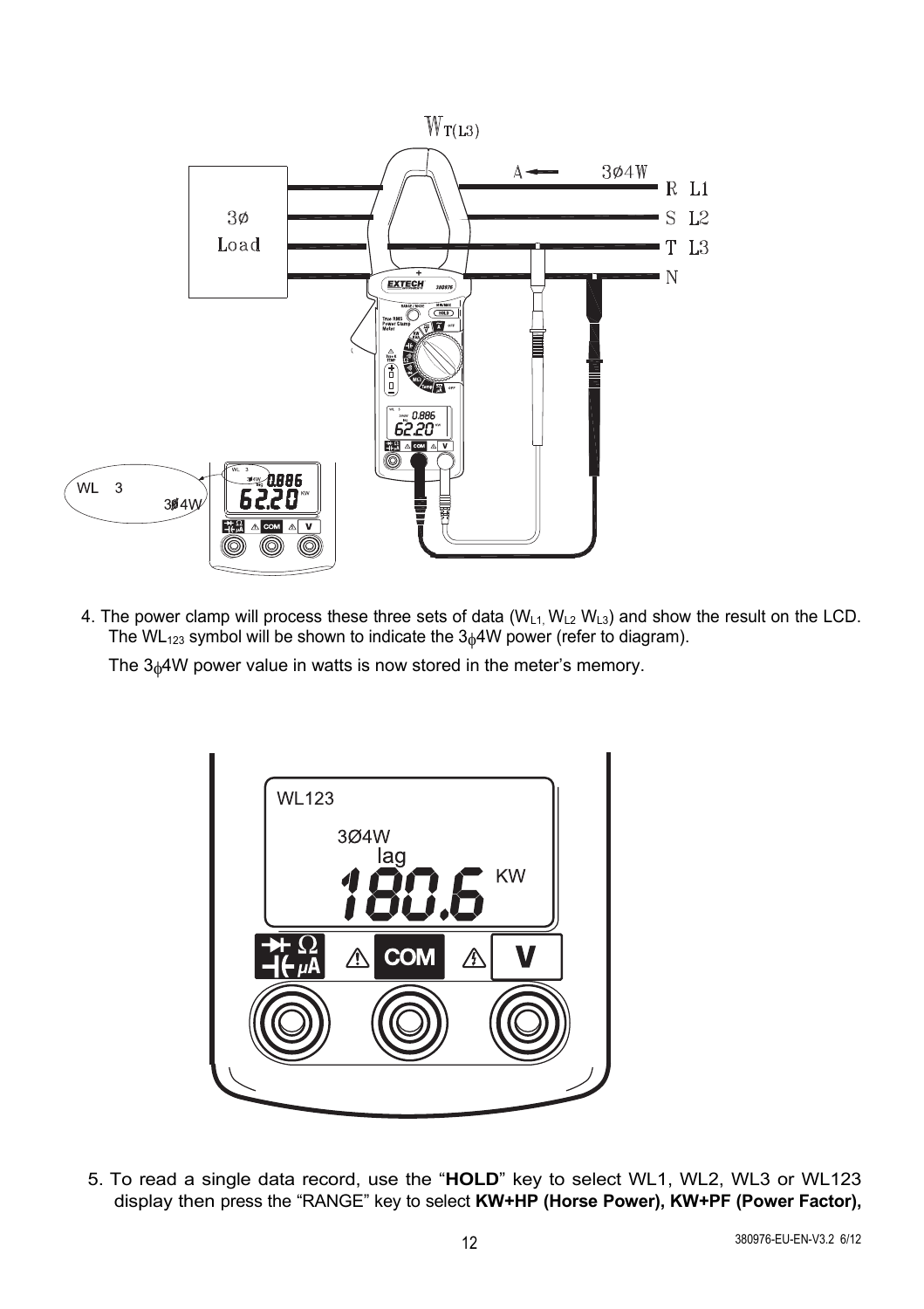## **KW+KVAR, KVA+**θ**(Phase Angle) or A+V displays.**

6.  $W_{3,4W} = W_{R(L1)} + W_{S(L2)} W_{T(L3)}$ 

$$
KVA_{3\phi 4W} = \sqrt{KW^2_{3\phi 4W} + KVAR^2_{3\phi 4W}}
$$

$$
PF_{3\phi 4W} = \frac{KW_{3\phi 4W}}{KVA_{3\phi 4W}}
$$

- 7. Set the rotary switch to another position to exit this mode and clear the stored data.
	- **NOTE** 1. The "+" sign printed on meter must face the power source for accurate measurement.
	- 2. If the device under test is switching power supply, the KW, PF and  $\theta$  readings may not be correct.

**NOTE** For  $3_04W$  power measurements,  $W_R$  or  $W_S$  and  $W_T$  must be positive. If one shows negative power, check the connections.

#### **Resistance and Audible Continuity Measurements**

#### **WARNING**

Before taking any in-circuit resistance measurements remove power from the circuit under test and discharge all capacitors.

- 1. Set the rotary switch to the 'Ω, '••I'' or 'MΩ' position.
- 2. Insert the test leads into the input jacks. (Black to 'COM' and Red to 'Ω')
- 3. Connect the test leads to the circuit or component under test.
- 4. Read the resistance value on the LCD.
- 5. For measurements < 40Ω, the continuity beeper will sound.

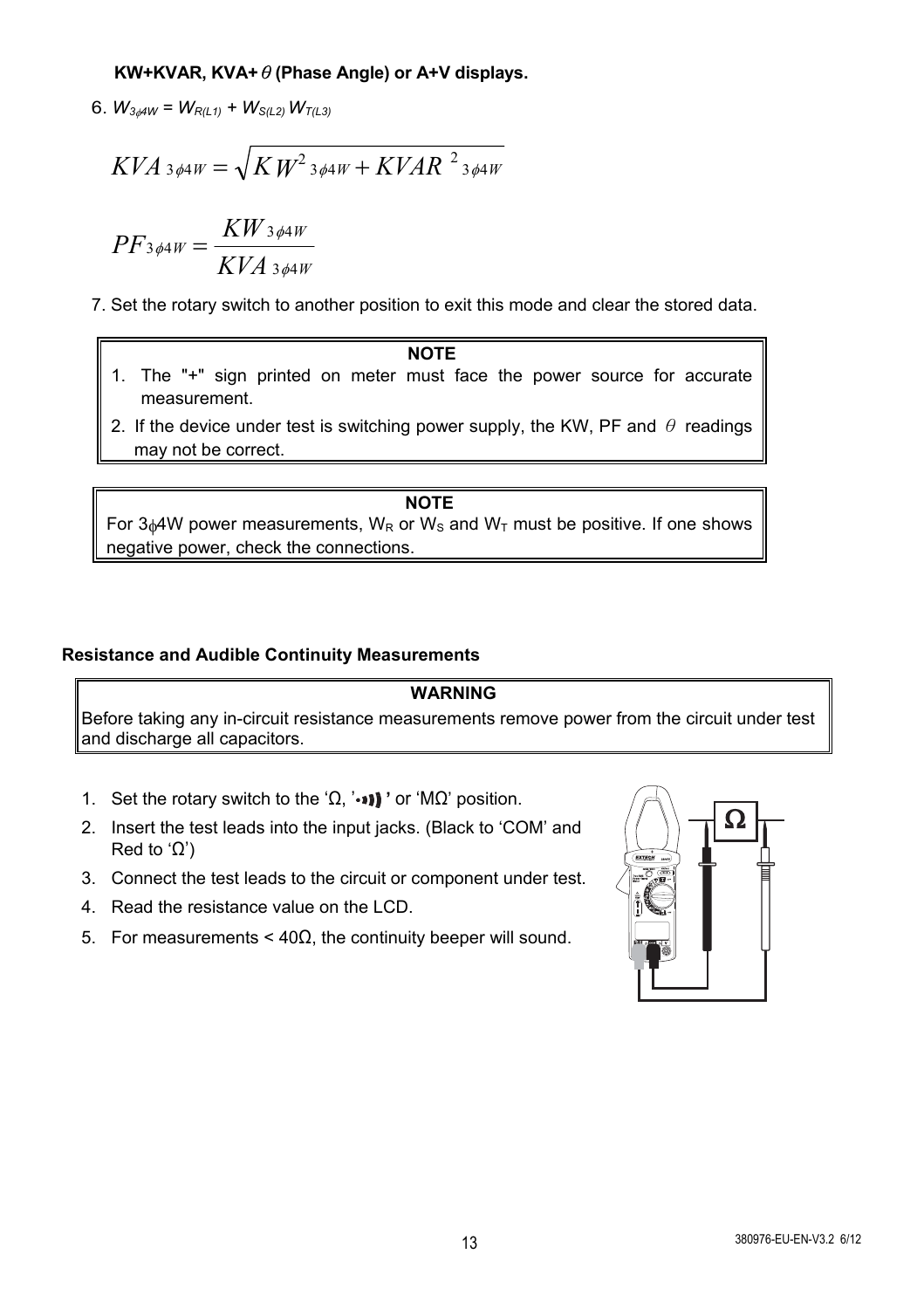#### **Capacitance Measurements**

- 1. Fully discharge the capacitor under test before proceeding.
- 2. Insert the test leads into the input jacks. (Black to 'COM' and Red to  $\leftarrow \leftarrow$ ').
- 3. Set the rotary switch to the  $\Box(\leftrightarrow)$  position.
- 4. Connect the red and black test leads to the capacitor. For Electrolytic (polarized) capacitors, connect the red test lead to the positive side and the black lead to the negative side.
- 5. Read the capacitance value displayed on the LCD.



**Note**: Large valued capacitors will take a long period of time to charge and to auto-range to the correct range. (up to 60 seconds in the worst case). For improved resolution and shortest test time, manually pre-selecting the proper range is recommended.

#### **Diode Tests**

- 1. Set the rotary switch to the " " position.
- 2. Insert the test leads into the input jacks. (Black to 'COM' and Red to  $\overrightarrow{H}$  ')
- 3. Touch the test probe tips to the diode or semiconductor junction under test. Note the meter reading.
- 4. Reverse the test lead polarity by reversing the red and black leads. Note this reading.
- 5. The diode or junction can be evaluated as follows:
	- a. If one reading shows a value and the other reading shows '**OL**' (overload), the diode is good.
	- b. If both readings show '**OL**', the device is open.
	- c. If both readings are very small or zero, the device is shorted.
	- d. Note that the audible continuity function is operational in this mode (<40mV).

#### **Temperature Measurements**

- 1. Set the rotary switch to the "TEMP" position.
- 2. Press the RANGE button to select the desired unit of measure (C or F).
- 3. Insert the Type K Thermocouple into the subminiature input jacks located to the lower left of the rotary selector switch.
- 4. Touch the thermocouple sensor to the object under test.
- 5. Read the temperature value on the LCD.

#### **AC and DC µA Measurements**

- 1. Set the rotary switch to the  $\overline{2}$   $\overline{1}$   $\overline{1}$  position.
- 2. Insert the test leads into the input jacks. (Black to 'COM' and Red to  $'_{u}A'$
- 3. Connect the test leads in series with the circuit or device under test.
- 4. The meter will automatically select AC or DC and the appropriate range.
- 5. Read the current value on the LCD.



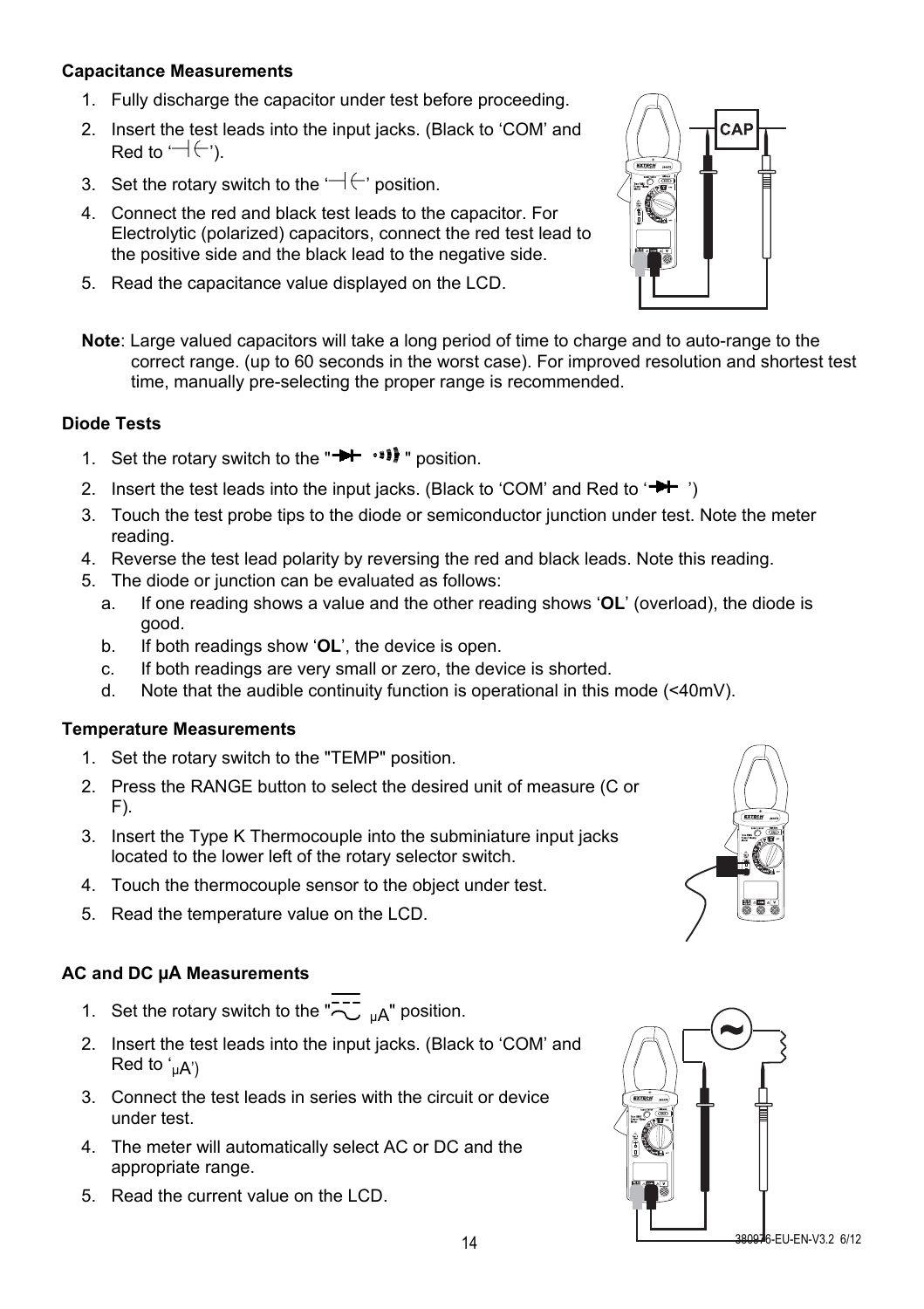## **HOLD - MX/MN Key**

#### *Data Hold Function*

Press this key momentarily to put the meter into Data Hold mode (**HOLD** will appear on the LCD). In this mode, the meter freezes the displayed reading. To exit the Data Hold mode, press the key again (the **HOLD** icon will switch off). Note that the Data Hold mode is not available for Capacitance measurements.

#### *MX/MN (Maximum and Minimum reading mode)*

The MX/MN mode permits the user to record and recall the highest and lowest readings. The MX/MN feature is available for ACA, ACV, DCV, TEMP, and µA functions only. The following steps outline the MX/MN feature:

- 1. Take an ACA, ACV, DCV, TEMP, or µA measurement as described earlier.
- 2. Press and hold the MX/MN key for 2 seconds.
- 3. The Elapsed Timer (top display) and the **MX/MN** & **®** indicators will appear on the LCD.
- 4. The Elapsed Timer shows the duration of the measurement session in Minutes and Seconds (the Elapsed Timer switches to Hours and Minutes after 60 minutes). The maximum recording time is 100 hours.
- 5. The **®** indicator informs the user that the measurement range is being held. Note that the AUTO POWER OFF feature is disabled in the MX/MN mode.
- 6. Press the MX/MN key again to view the highest reading and the time (shown on the Elapsed Timer) that the reading was taken. The '**MX**' icon will appear on the LCD.
- 7. Press the MX/MN key again to view the lowest reading and the time (shown on the Elapsed Timer) that the reading was taken. The '**MN**' icon will appear on the LCD.
- 8. Press again to view the current elapsed time and measurement.
- 9. To exit this mode, press and hold the MX/MN key until **MX/MN** indicators switch off.

#### *Using the HOLD button for Power Measurements*

Refer to the power measurement section of this manual for details.

#### **RANGE Key**

The RANGE Key operation varies from mode to mode. Refer to the information below:

*In ACA, ACV, DCV,* µ*A, Capacitance, and Resistance modes:* 

- 1. Press RANGE to enter the Manual Range mode (the **®** indicator will appear).
- 2. Press RANGE again to select the desired range manually.
- 3. Press and hold the RANGE key to exit this mode (the **®** indicator switches off).

#### *In KW/kVA mode:*

As described earlier, use the RANGE key to select the desired display combination: KW & PF, KW & KVAR, KVA & Phase angle, or Current / Voltage.

## *In TEMP mode:*

Use the RANGE key to select the desired unit of measure ( $^{\circ}$ C or  $^{\circ}$ F).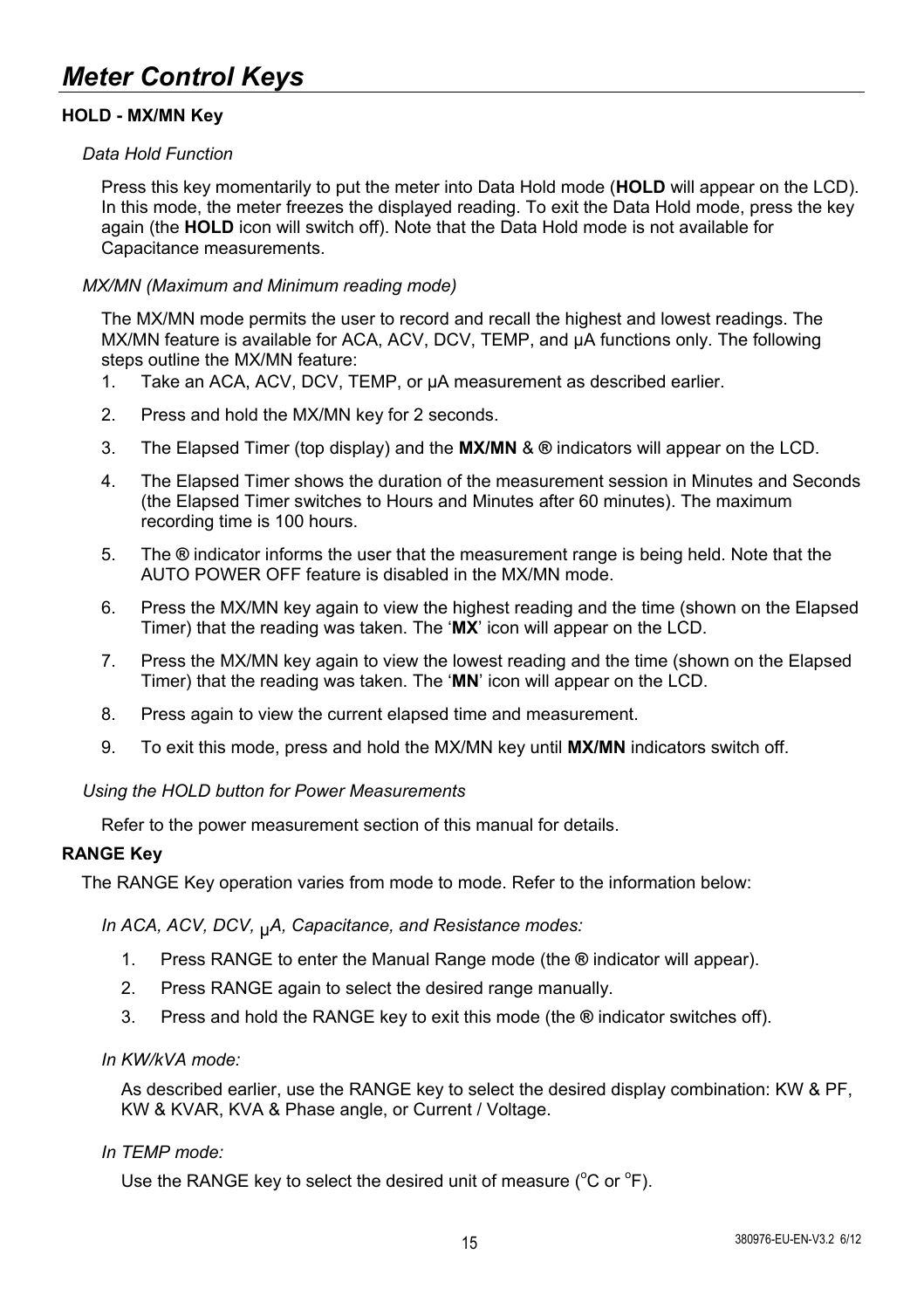## *Automatic Sleep Mode and Battery Replacement*

The Meter is powered by a 9V battery. An AUTO SLEEP feature is included to preserve battery life.

**Note:** The Auto Power OFF feature is disabled when the meter is in the MIN/MAX mode

- **Note:** In the sleep mode the meter continues to draw a small amount of battery current. Always turn the function switch to the OFF position when storing the meter.
- **Note:** To restore operation after the sleep mode has engaged, turn the function switch to the OFF position and then back to the function desired.

#### **Auto Sleep Disable**

The meter automatically goes to sleep mode after 30 minutes to conserve battery energy. To defeat this feature:

- 1. Turn the meter OFF.
- 2. Press and hold the HOLD key while turning the selector switch to the AC Amps position.
- 3. Release HOLD when the clock icon appears on the LCD.

#### **Battery Replacement**

#### **WARNING**

To prevent electrical hazard or shock, turn off the meter and disconnect test leads before removing the back cover.

When the battery power falls low, the LCD will display the battery icon  $\begin{bmatrix} + & - \end{bmatrix}$ . To replace the 9V battery:

- 1. Set the Range switch to the OFF position.
- 2. Remove the back cover by first removing the rear screws and then prying open the housing.
- 3. Replace the 9V battery.
- 4. Reassemble the meter housing.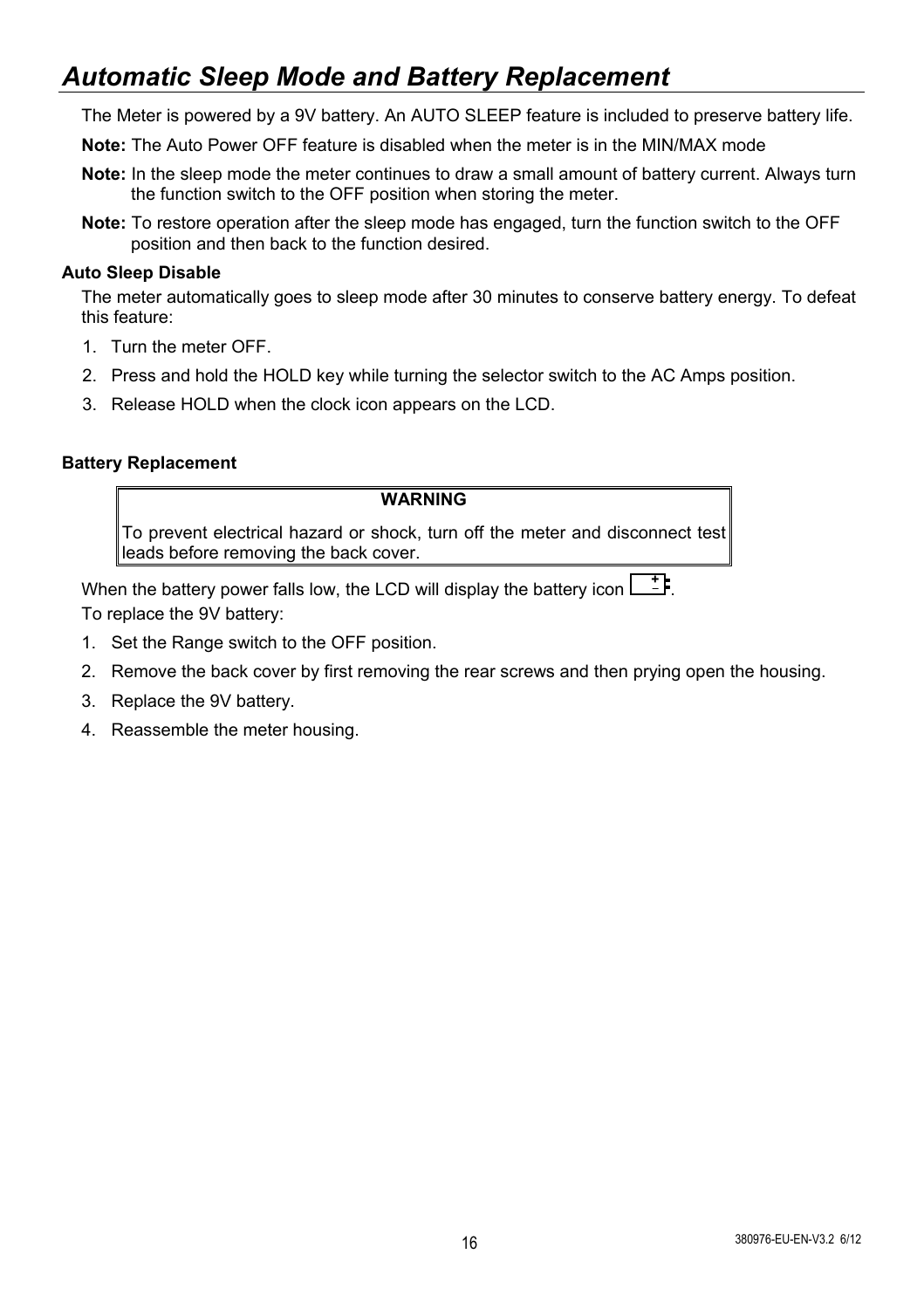## *Specifications*

## **General Specifications**

| <b>Display</b><br>Jaw Opening  | Dual Display: 4-digit, 10,000 count (0 to 9999) LCD<br>1.6" (42mm)                                                                                                                                                                         |
|--------------------------------|--------------------------------------------------------------------------------------------------------------------------------------------------------------------------------------------------------------------------------------------|
| Max. Input limit               | Max. voltage between any terminal and ground: 600 Vrms                                                                                                                                                                                     |
| Sampling rate                  | 2.5 times per second (Digital Display); Once every 6 seconds (KW,<br>KVA, and KVAR)                                                                                                                                                        |
| <b>Auto Sleep</b>              | After approx. 30 minutes (feature can be defeated)                                                                                                                                                                                         |
| Low battery indication         | Battery symbol appears on the LCD                                                                                                                                                                                                          |
| <b>Power supply</b>            | 9V Battery                                                                                                                                                                                                                                 |
| <b>Battery life</b>            | Approx. 32 hours with alkaline battery                                                                                                                                                                                                     |
| <b>Operating Temperature</b>   | 32 to 122 <sup>°</sup> F (0 to 50 <sup>°</sup> C)                                                                                                                                                                                          |
| <b>Operating Humidity</b>      | < 80% RH                                                                                                                                                                                                                                   |
| <b>Operating Altitude</b>      | 7000 ft. (2000 meters) maximum.                                                                                                                                                                                                            |
| <b>Storage Temperature</b>     | 14 to $140^{\circ}$ F (-10 to 60 $^{\circ}$ C)                                                                                                                                                                                             |
| <b>Storage Humidity</b>        | < 70% RH                                                                                                                                                                                                                                   |
| <b>Temperature coefficient</b> | 0.1 x (specified accuracy) / $^{\circ}$ C at < 64 $^{\circ}$ F (18 $^{\circ}$ C), > 82 $^{\circ}$ F (28 $^{\circ}$ C)                                                                                                                      |
| <b>Dimensions</b>              | $9.0 \times 3.0 \times 1.5$ " (228 x 76 x 39mm)                                                                                                                                                                                            |
| Weight                         | Approx. 1.0 lb. (465g)                                                                                                                                                                                                                     |
| <b>Approvals</b>               | CE, UL                                                                                                                                                                                                                                     |
| <b>Safety</b>                  | This meter is intended for indoor use and protected, against the<br>users, by double insulation per EN61010-1 and IEC61010-1 2nd<br>Edition (2001) to CAT III 600V; Pollution Degree 2. The meter also<br>meets UL 61010A-1, First Edition |
| <b>UL Listed</b>               | The UL mark does not indicate that this product has been evaluated<br>for the accuracy of its readings.                                                                                                                                    |

## **PER IEC1010 OVERVOLTAGE INSTALLATION CATEGORY**

#### *OVERVOLTAGE CATEGORY I*

Equipment of OVERVOLTAGE CATEGORY I is equipment for connection to circuits in which measures are taken to limit the transient overvoltages to an appropriate low level. Note – Examples include protected electronic circuits.

#### *OVERVOLTAGE CATEGORY II*

Equipment of OVERVOLTAGE CATEGORY II is energy-consuming equipment to be supplied from the fixed installation.

Note – Examples include household, office, and laboratory appliances.

#### *OVERVOLTAGE CATEGORY III*

Equipment of OVERVOLTAGE CATEGORY III is equipment in fixed installations.

Note – Examples include switches in the fixed installation and some equipment for industrial use with permanent connection to the fixed installation.

#### *OVERVOLTAGE CATEGORY IV*

Equipment of OVERVOLTAGE CATEGORY IV is for use at the origin of the installation. Note – Examples include electricity meters and primary over-current protection equipment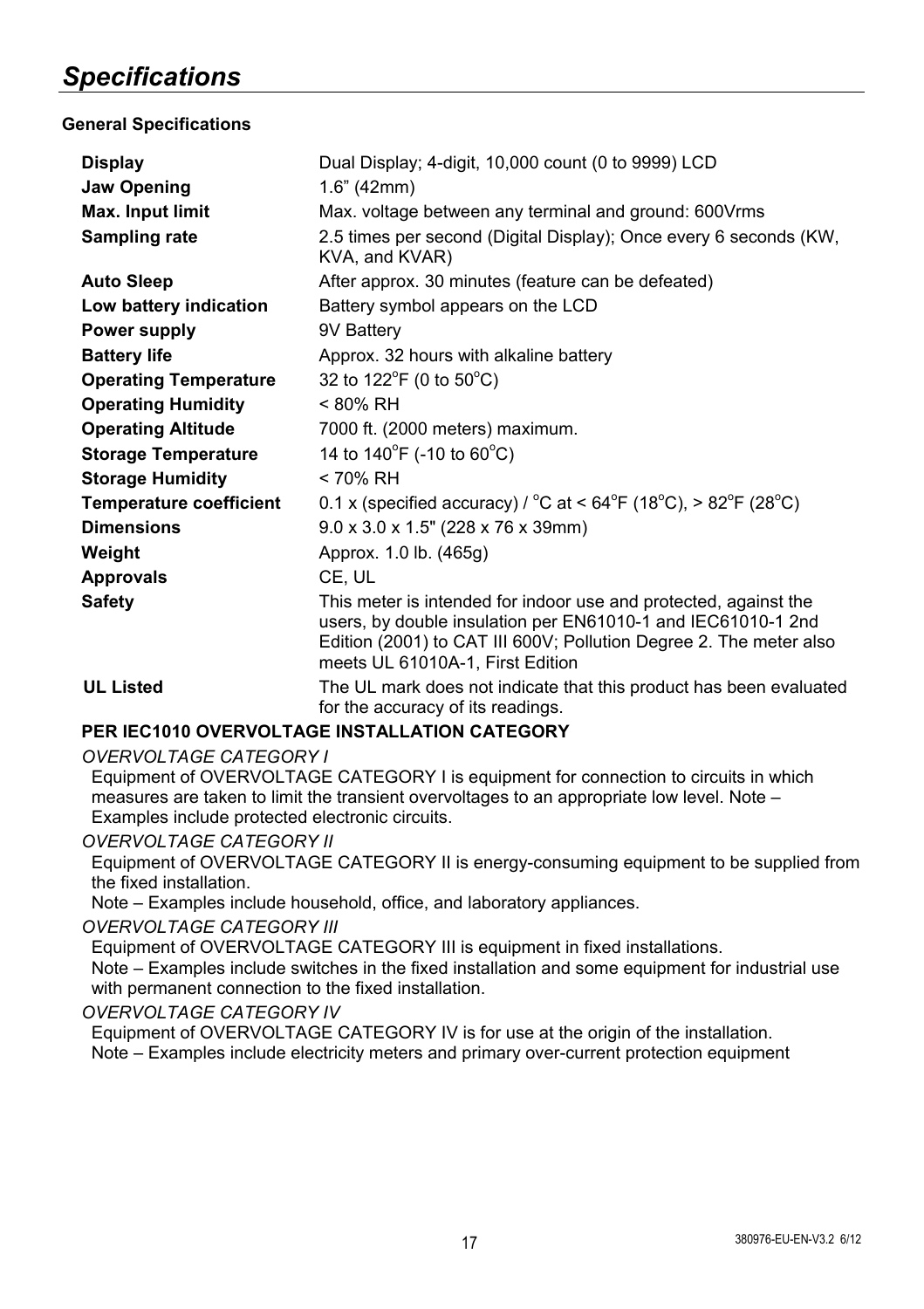## **Measurement Specifications**

Accuracy:  $\pm$  (% of rdg + number of digits) from 18°C to 28°C (64°F to 82°F) R.H. < 80%

### **AC Current (50Hz to 400Hz) True RMS**

|         | Range Resolution | Accuracy (% reading)              | ⊟ Sensitivit∨ | Overload Protection |
|---------|------------------|-----------------------------------|---------------|---------------------|
| 199.99A | 10mA             | $\pm$ (2% + 20d) (50, 60Hz)       | 0.10A         | 1000A               |
| 999.9A  |                  | 100mA $\pm$ (4% + 20d) (40~400Hz) | 1.0A          |                     |

## **A True RMS (AC+DC)**

| Range                | Resolution | Accuracv         | Sensitivity         | Overload Protection |
|----------------------|------------|------------------|---------------------|---------------------|
| 99.99uA              | 10nA       | $\pm$ (1% + 20d) | 0.20 <sub>µ</sub> A | 600V                |
| 999.9 <sub>u</sub> A | 100nA      |                  | 2.0 <sub>u</sub> A  |                     |

Burden Voltage: 5mV/µA

## **AC Voltage (50Hz to 400Hz) True RMS**

| Range   | Resolution       | Accuracy                                                   | Sensitivity      | <b>Overload Protection</b> |
|---------|------------------|------------------------------------------------------------|------------------|----------------------------|
| 999 9mV | 0.1 <sub>m</sub> | $\pm$ (1% + 20d) (50, 60Hz)<br>$\pm$ (2% + 20d) (40~100Hz) | 2.0 <sub>m</sub> |                            |
| 9 999V  | 1mV              |                                                            | 0.020V           | 600V                       |
| 99 99V  | 10 <sub>m</sub>  | $\pm$ (1% + 20d) (50, 60Hz)                                | 0.20V            |                            |
| 600.0V  | 100mV            | $\pm$ (2% + 20d) (40~400Hz)                                | 2V               |                            |

Input impedance: 3MΩ

#### **DC Voltage**

| Range   | Resolution       | Accuracy           | Sensitivity      | <b>Overload Protection</b> |
|---------|------------------|--------------------|------------------|----------------------------|
| 999.9mV | 0.1 <sub>m</sub> |                    | 2.0 <sub>m</sub> |                            |
| 9999V   | 1mV              |                    | 0.020V           |                            |
| 99 99V  | 10mV             | $\pm(1.0\% + 20d)$ | 0.20V            | 600V                       |
| 600.0V  | 100mV            |                    |                  |                            |

Input resistance: 3MΩ

## **Resistance (Audible Continuity for readings <40on the 999.9 range)**

| Range           | Resolution    | Accuracy         | Overload Protection |
|-----------------|---------------|------------------|---------------------|
| $999.9 \Omega$  | 100m $\Omega$ | $\pm$ (1% + 10d) | 600V                |
| 9.999K $\Omega$ |               |                  |                     |
| 99.99K $\Omega$ | 10 $\Omega$   |                  |                     |
| 999.9K $\Omega$ | 100 Ω         |                  |                     |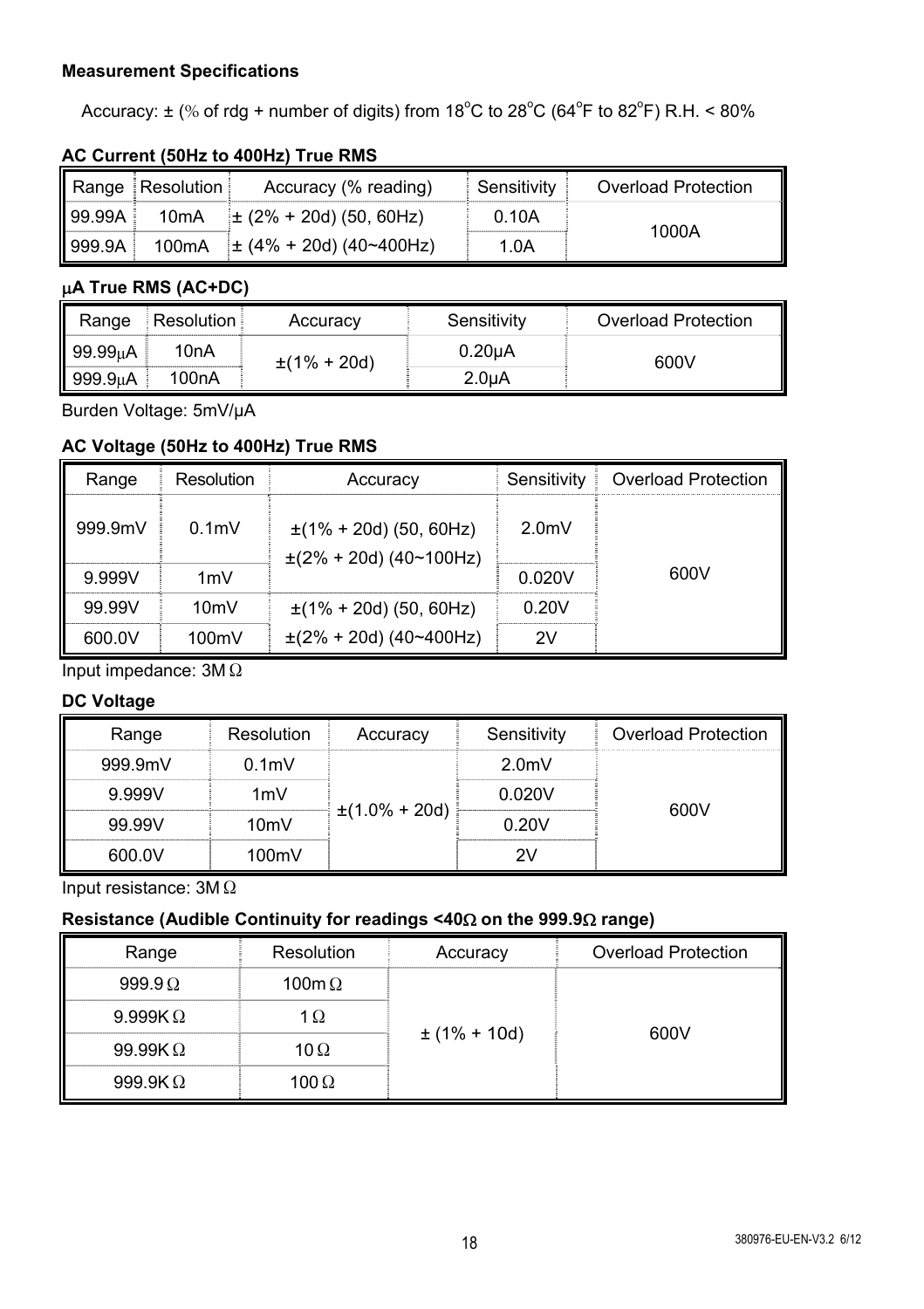## **M(Resistance)**

| Range           | Resolution | Accuracy | Overload Protection |
|-----------------|------------|----------|---------------------|
| 9.999M $\Omega$ |            | .0d`     | nnv                 |
| aa aam          |            |          |                     |

## **Capacitance**

| Range    | Resolution | Accuracy           | <b>Overload Protection</b> |
|----------|------------|--------------------|----------------------------|
| 10.000uF | 1nF        |                    |                            |
| 100.00uF | 10nF       | $\pm(1.5\% + 5d)$  | 600V                       |
| 1000.0uF | 100nF      |                    |                            |
| 7000uF   | luE        | $\pm(4.5\% + 15d)$ |                            |

## **Diode (Continuity <40mV)**

| √ange | пог. | ⊶uraC∨ | Overload Protection |
|-------|------|--------|---------------------|
| וחחח  | ึm∖  | d      | ና በበ                |

## **Temperature (K-Type thermocouple)**

| Range                                 | Resolution | Accuracy                      | Overload Protection      |
|---------------------------------------|------------|-------------------------------|--------------------------|
| -50 $^{\circ}$ C to 900 $^{\circ}$ C  | 0 1ºC      | $\pm$ (1% + 1 <sup>o</sup> C) |                          |
| -58 $^{\circ}$ F to 1000 $^{\circ}$ F | ∩ 1ºF      | $\pm(1\% + 2\degree F)$       | $30V_{AC}$ or $60V_{DC}$ |

## **1Φ/3Φ TRUE Power (PF > 0.5 or**  $\mathscr{P}$  **< 60<sup>°</sup>) (50/60Hz)**

| Range           | Resolution | Accuracy         | Overload Protection |
|-----------------|------------|------------------|---------------------|
| 60.00KW (<100A) | 10W        | $\pm(5\% + 20d)$ | 600VAC/             |
| 600.0KW (>100A) | 100W       | $\pm(5\% + 20d)$ | 1000AAC             |

## **1Φ/3Φ Horse Power (HP) (PF > 0.5 or < 60<sup>o</sup> ) (50/60Hz)**

| Range            | Resolution | Accuracy         | Overload Protection |
|------------------|------------|------------------|---------------------|
| 80.00HP (<100A)  | $0.01$ HP  | $\pm(5\% + 20d)$ | 600VAC/1000AAC      |
| 800.0 HP (>100A) | 0.1 HP     | $\pm(5\% + 20d)$ |                     |

## **10/30 Reactive Power (KVAR) (PF > 0.5 or**  $\gg$  **< 60°) (50/60Hz)**  $\gg$

| Range             | Resolution | Accuracy         | <b>Overload Protection</b> |
|-------------------|------------|------------------|----------------------------|
| 60.00KVAR (<100A) | 10VAR      | $\pm(5\% + 20d)$ | 600VAC/                    |
| 600 OKVAR (>100A) | 100VAR     | $\pm(5\% + 20d)$ | 1000AAC                    |